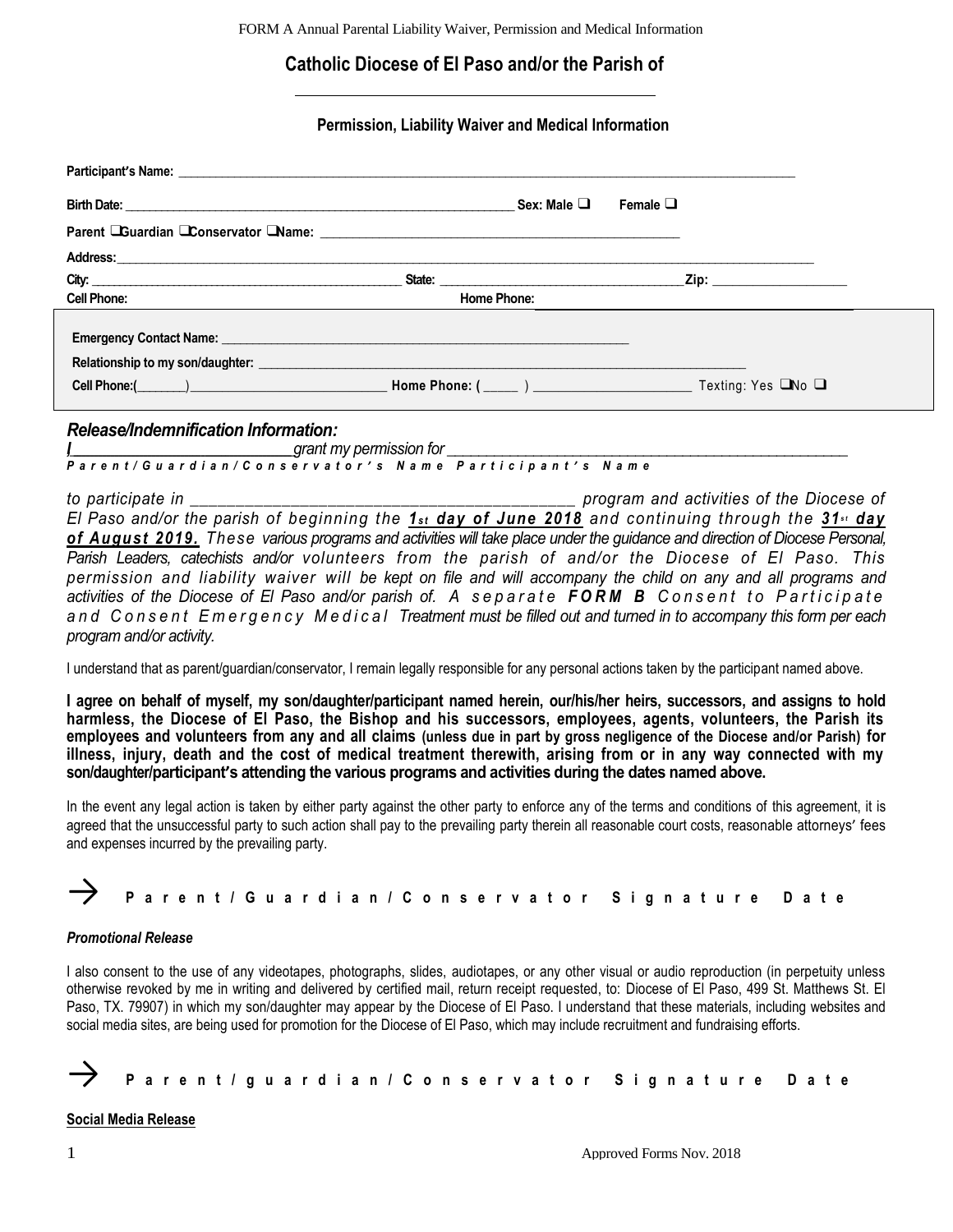The Diocese of El Paso utilizes today's technology in a positive way to reach out to the youth of the diocese, including Facebook, email, and other social media; we may remove any content deemed inappropriate; all communications with any youth through social media programs by anyone representing the diocese may be made available to any parent upon request; if you do not allow your son/daughter to text, Facebook, or use other social media, there will be no expectation that they do so in order to participate in certain religious formation events; however, the diocese cannot guarantee that photos, videos, or other communication of you son/daughter from diocesan and /or parish events will not be uploaded to a social media site.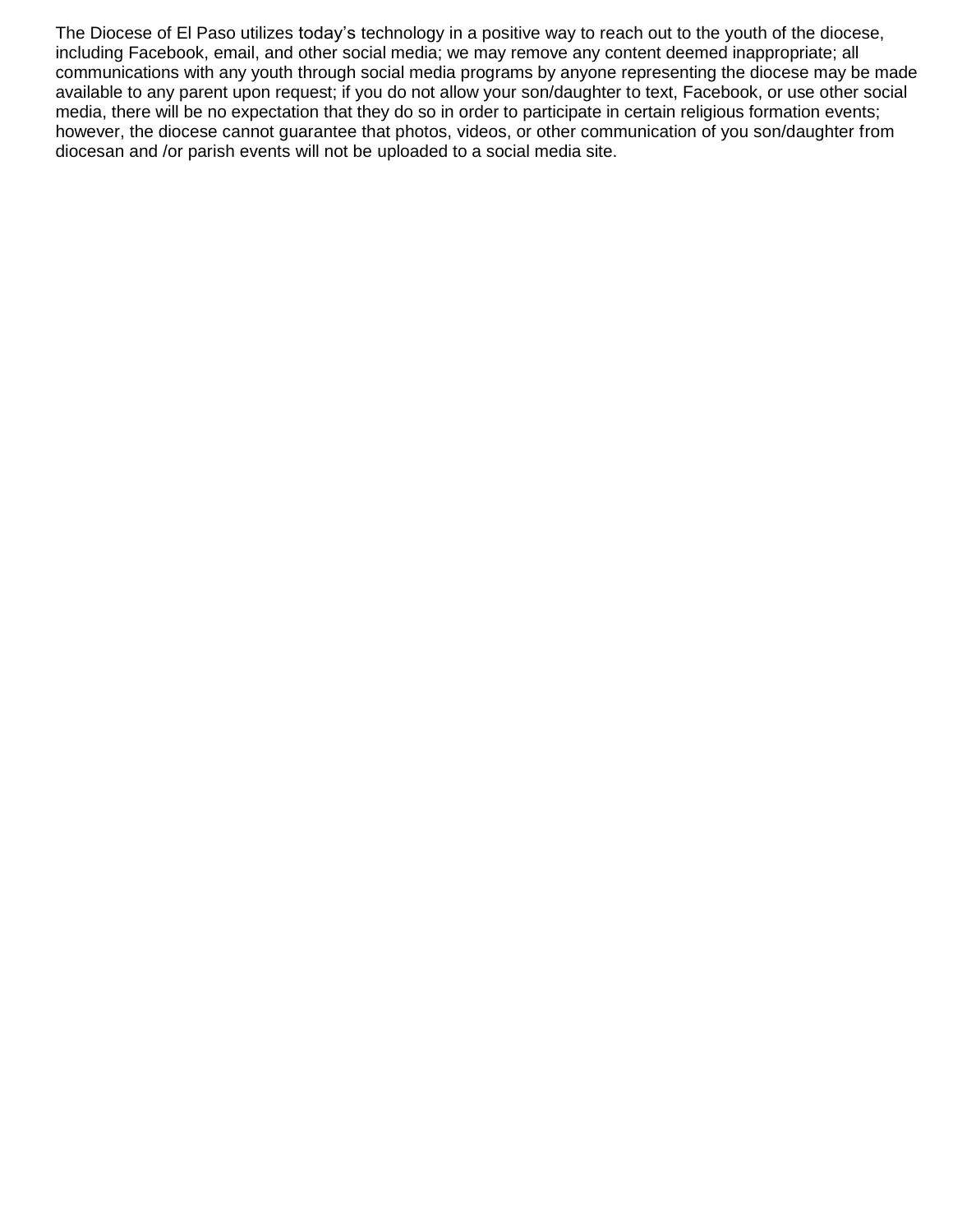FORM A Annual Parental Liability Waiver, Permission and Medical Information

| Parent/Guardian/Conservator Signature | Date |
|---------------------------------------|------|
|                                       |      |

| Is the participant insured? Yes $\square$ No $\square\square$<br>If yes, please fill out the information below FROM THE PARTICIPANTS Insurance Card:                                                                                                                   |                      |
|------------------------------------------------------------------------------------------------------------------------------------------------------------------------------------------------------------------------------------------------------------------------|----------------------|
| Name of Policy Holder (whose name is the policy in?) ___________________________<br>Insurance Carrier/ Name of Insurance Company: __________________________________                                                                                                   |                      |
| Policy Number: <u>example and the contract of the contract of the contract of the contract of the contract of the contract of the contract of the contract of the contract of the contract of the contract of the contract of th</u>                                   | Insurance ID Number: |
| Claim Address: <u>New York: New York: New York: New York: New York: New York: New York: New York: New York: New York: New York: New York: New York: New York: New York: New York: New York: New York: New York: New York: New Yo</u><br>Customer Service Phone Number: |                      |

### **Prescription Medications: Check Box 1, 2,** *or* **3 which is true for your child - DO NOT CHECK ALL BOXES**

- $\Box$  1. My son/daughter takes no medication and will bring no medication with him/her.
- □ 2. My son/daughter takes medication/s and will self-medicate. My son/daughter will bring all such medications necessary, and such medications will be clearly labeled. I understand that the child will be required to turn all medication(s) over to a supervising adult designated to keep medication(s). I further understand that it will be this child's responsibility to present himself/herself at a location designated for returning medication(s) to my son/daughter at the frequencies/times listed below. I understand that the adult to whom he/she surrenders the medication has no medical training and this adult will not measure dosages. My son/daughter will return the medication(s) to the adult after he/she self-medicates. At the conclusion of the event it will be my son/daughters responsibility to pick up remaining medication(s), if any, at the self-medication designated location. Names of medications and exact dosage and frequencies /times are as listed below: (you may attach a sheet to this form if you need more space just make sure to sign and date it as well).

 3. My son/daughter takes medication but is unable to self-medicate. I, parent/guardian/conservator, will provide and dispense any and all needed medications.

#### **Non-Prescription Medications: Check Box A or B. DO NOT CHECK BOTH BOXES**

- **A. No medication of any type** whether prescription or non-prescription may be administered to this child unless the situation is lifethreatening and emergency treatment is required.
- **B**. **I grant permission** for the following non-prescription medication to be given to this child (excluding medication listed below that causes allergic reaction) in the recommended dosage on the medication bottle.

| Non-aspirin pain reliever: | Yes $\Box$ No $\Box$ |
|----------------------------|----------------------|
| Throat Lozenge:            | Yes $\Box$ No $\Box$ |
| Decongestant:              | Yes $\Box$ No $\Box$ |
| Antacid:                   | Yes $\Box$ No $\Box$ |
| Antihistamine:             | Yes $\Box$ No $\Box$ |
|                            |                      |

#### **Specific Medical Information**

1. Allergic reactions (medications, foods, plants, insects, etc.)

2. Other medications child currently takes

3. Any physical limitations

4.Has child recently been exposed to contagious disease or condition such as mumps, measles, chicken pox, etc.? If so, date and disease or condition.

5. You should also be aware of these special medical conditions of this child. *Please attach a clear description to this form* 

**To the best of my ability, everything I have stated here is true and accurately reflects my wishes.** —> **Signature of Parent/Guardian/Conservator:\_\_\_\_\_\_\_\_\_\_\_\_\_\_\_\_\_\_\_\_\_\_\_\_\_\_\_\_\_\_\_\_\_\_\_\_\_\_\_\_\_\_\_Date:**

2 **2 Approved Forms Nov. 2018**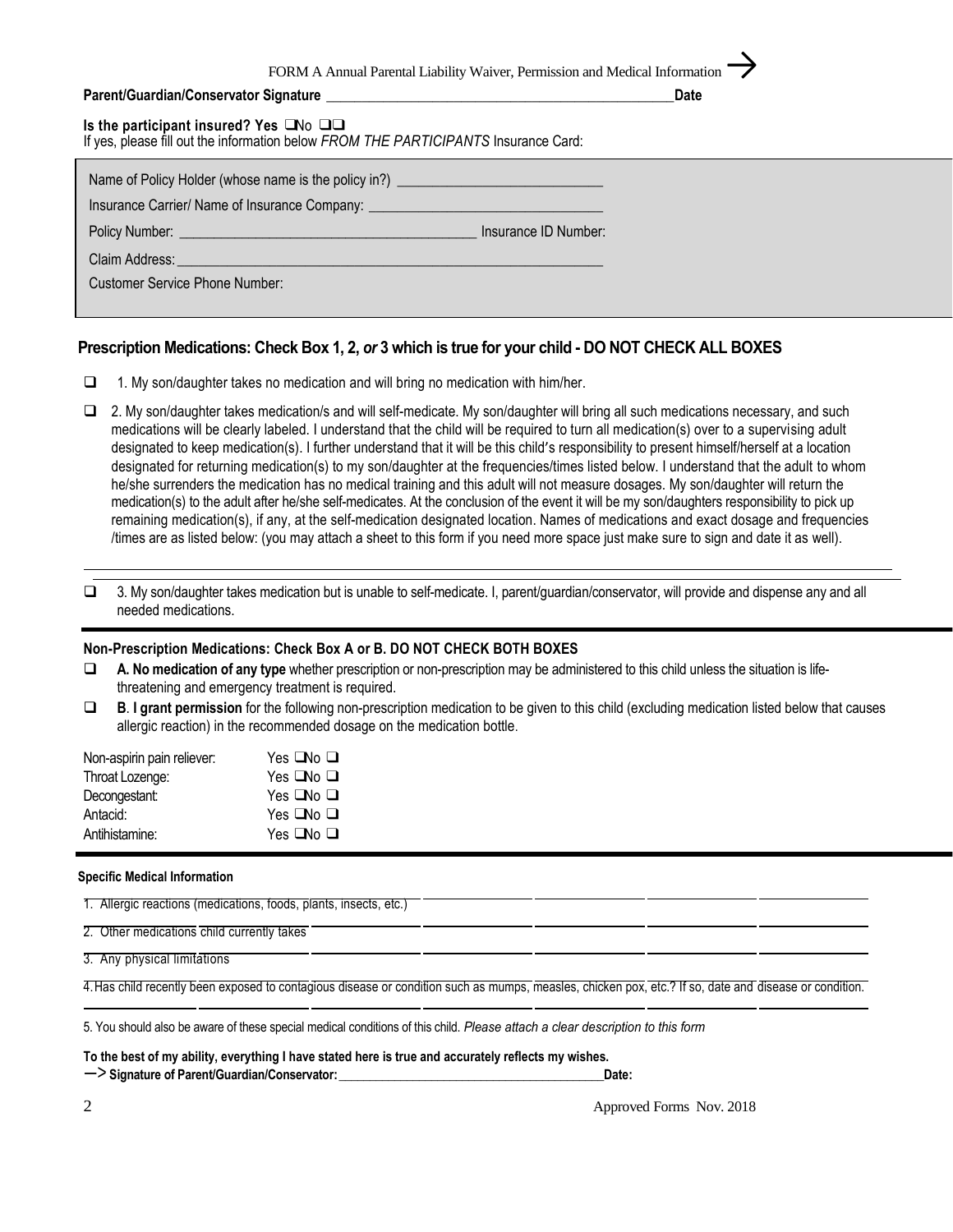|   |                                                 | <b>Consent to Participate and Consent for Emergency Medical Treatment</b>                                                                                                                                                                                |
|---|-------------------------------------------------|----------------------------------------------------------------------------------------------------------------------------------------------------------------------------------------------------------------------------------------------------------|
|   |                                                 | grant permission for my child,                                                                                                                                                                                                                           |
|   | Parent/ Guardian/Conservator's name             | Participant's Name                                                                                                                                                                                                                                       |
|   | and/or volunteers from the above named parish.  | to participate in the below described parish event. This activity will take place under the guidance and direction of parish employees                                                                                                                   |
|   | A brief description of the activity follows:    |                                                                                                                                                                                                                                                          |
|   |                                                 |                                                                                                                                                                                                                                                          |
|   |                                                 |                                                                                                                                                                                                                                                          |
|   |                                                 |                                                                                                                                                                                                                                                          |
|   | Mode of transportation to and from event:       |                                                                                                                                                                                                                                                          |
|   | $\Box$                                          | Transportation to/from event is the responsibility of the participant Individual(s) in charge: __________ and                                                                                                                                            |
|   |                                                 | Estimated time of departure and return: Letter and the state of the state of the state of the state of the state of the state of the state of the state of the state of the state of the state of the state of the state of th                           |
| □ |                                                 | During this event, I give permission for either of the adults named above in charge of the event to consent to emergency<br>Name of minor<br>There are no changes to insurance or medical information since I last filled out Form A for my son/daughter |
| □ | named above.<br>son/daughter (named above) are: | The following changes to insurance and medical information since I last filled out Form A for my                                                                                                                                                         |
|   |                                                 | In an emergency the Parent/Guardian/Conservator will be contacted immediately. If we are unable to reach you, please                                                                                                                                     |
|   |                                                 |                                                                                                                                                                                                                                                          |
|   |                                                 | Please print Parent/Guardian/Conservator Name ___________________________________                                                                                                                                                                        |
|   |                                                 |                                                                                                                                                                                                                                                          |
|   |                                                 |                                                                                                                                                                                                                                                          |
|   |                                                 | If Guardian or Conservator is signing this consent form, please state the name of parent, if known.                                                                                                                                                      |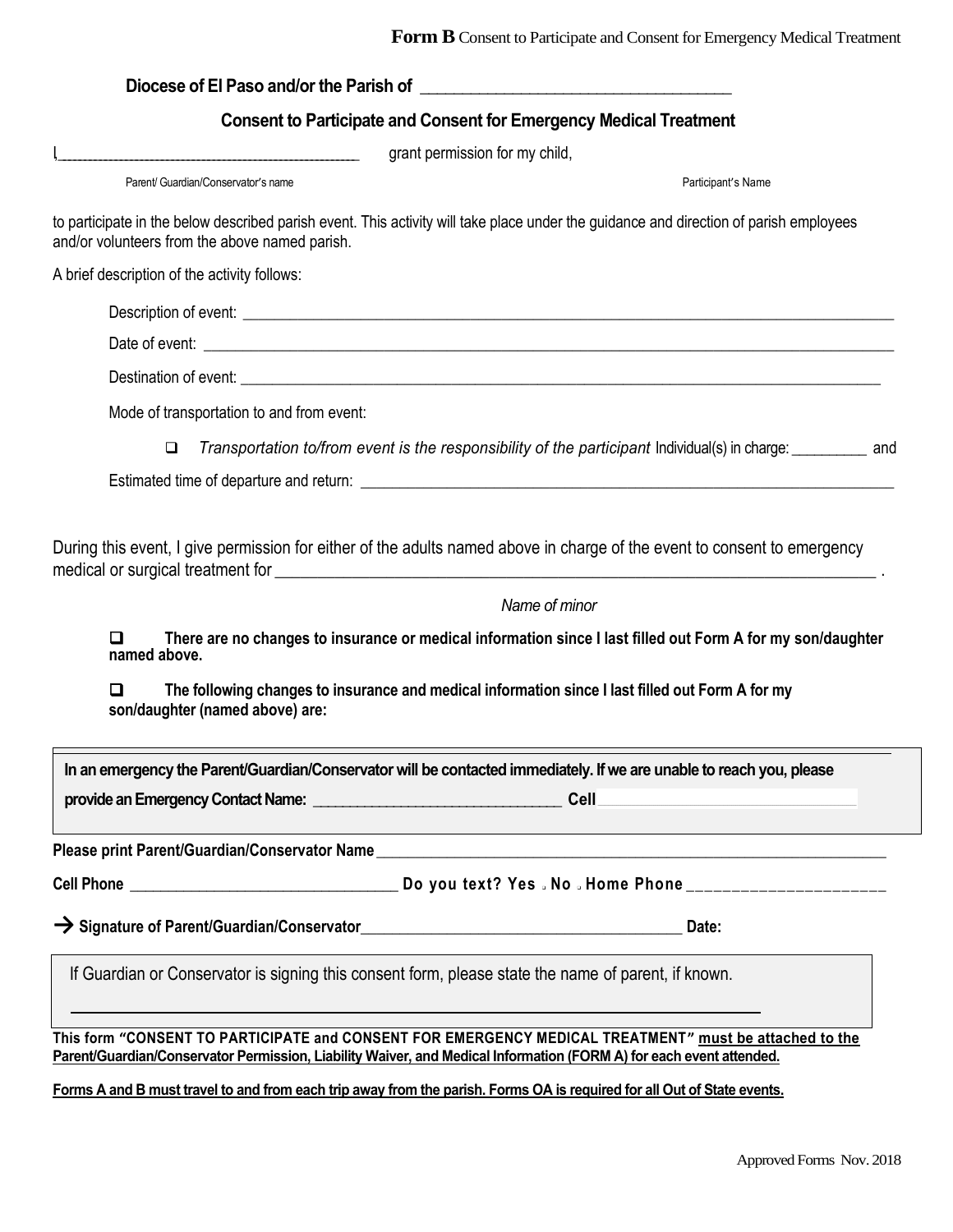# **Diocese of El Paso and/or Parish of\_\_\_\_\_\_\_\_\_\_\_\_\_\_\_\_\_\_\_\_\_\_**

| Adult Liability Waiver, Medical Release and Promotional Release Form |  |  |  |
|----------------------------------------------------------------------|--|--|--|
|----------------------------------------------------------------------|--|--|--|

\*\*All adults participating in parish and/or diocesan events/trips must fill out this form\*\*

|                                                                                             |                                                                                                                                                                                                                                |        | DOB: the contract of the contract of the contract of the contract of the contract of the contract of the contract of the contract of the contract of the contract of the contract of the contract of the contract of the contr |  |
|---------------------------------------------------------------------------------------------|--------------------------------------------------------------------------------------------------------------------------------------------------------------------------------------------------------------------------------|--------|--------------------------------------------------------------------------------------------------------------------------------------------------------------------------------------------------------------------------------|--|
| Address:                                                                                    | City: the contract of the contract of the contract of the contract of the contract of the contract of the contract of the contract of the contract of the contract of the contract of the contract of the contract of the cont | State: | Zip: the contract of the contract of the contract of the contract of the contract of the contract of the contract of the contract of the contract of the contract of the contract of the contract of the contract of the contr |  |
|                                                                                             | Do you text? . Yes . No                                                                                                                                                                                                        |        |                                                                                                                                                                                                                                |  |
| Have you completed the Diocese of El Paso Safe Environment Program (Virtus Training)? . Yes |                                                                                                                                                                                                                                | ∍ No   |                                                                                                                                                                                                                                |  |
| If so, provide the date of completion or renewal:                                           | Where did you attend training?:                                                                                                                                                                                                |        |                                                                                                                                                                                                                                |  |

**I agree on behalf of myself, my heirs, successors, and assign to hold harmless and release the Diocese of El Paso, Bishop of the Roman Catholic Diocese and his successors in office, diocesan employees, volunteers and the**  parish of religious formation program, their officers, directors, and agents from any **liability (unless due in part to gross negligence of the diocese and/or parish) for illness, injury or death arising from or in connection with my attending a religious formation ministry event or trip beginning the 1st day of June, 2017** through **the 31st day of August, 2019.**

In the event any legal action is taken by either party against the other party to enforce any of the terms and conditions of this agreement, it is agreed that the unsuccessful party to such action shall pay to the prevailing party therein all court costs, reasonable attorney's fees and expenses incurred by the prevailing party.

In the event that I should require medical treatment and I am not able to communicate my desires to attending physicians or other medical personnel, I give permission for the necessary emergency treatment to be administered.

## **Please advise the doctors that I have the following allergies**: .

|                             | In case of an emergency and for permission for treatment beyond emergency procedures, please contact:                                                                                                                                |  |
|-----------------------------|--------------------------------------------------------------------------------------------------------------------------------------------------------------------------------------------------------------------------------------|--|
|                             | Emergency Contact Name: <u>Contact Of Contact Contact Contact Of Contact Contact Contact Of Contact Of Contact Of Contact Of Contact Of Contact Of Contact Of Contact Of Contact Of Contact Of Contact Of Contact Of Contact Of </u> |  |
|                             | Relationship to me: experience and the contract of the contract of the contract of the contract of the contract of the contract of the contract of the contract of the contract of the contract of the contract of the contrac       |  |
| <b>Cell Phone:</b> (        |                                                                                                                                                                                                                                      |  |
|                             |                                                                                                                                                                                                                                      |  |
|                             |                                                                                                                                                                                                                                      |  |
|                             |                                                                                                                                                                                                                                      |  |
| <b>Insurance ID Number:</b> | <b>Insurance Policy Number:</b>                                                                                                                                                                                                      |  |
|                             | Please attach a copy, front and back of your Medical Insurance Card                                                                                                                                                                  |  |

#### *Promotional Release*

I also consent to the use of any videotapes, photographs, or any other visual reproduction (in perpetuity unless otherwise revoked by me in writing and delivered by certified mail, return receipt requested, to: Diocese of El Paso, 499 St. Matthews St. El Paso, TX. 79907 ) in which I may appear by the Diocese of El Paso. I understand that these materials, including websites and social media sites, are being used for promotion for the Diocese of El Paso, which may include recruitment and fundraising efforts.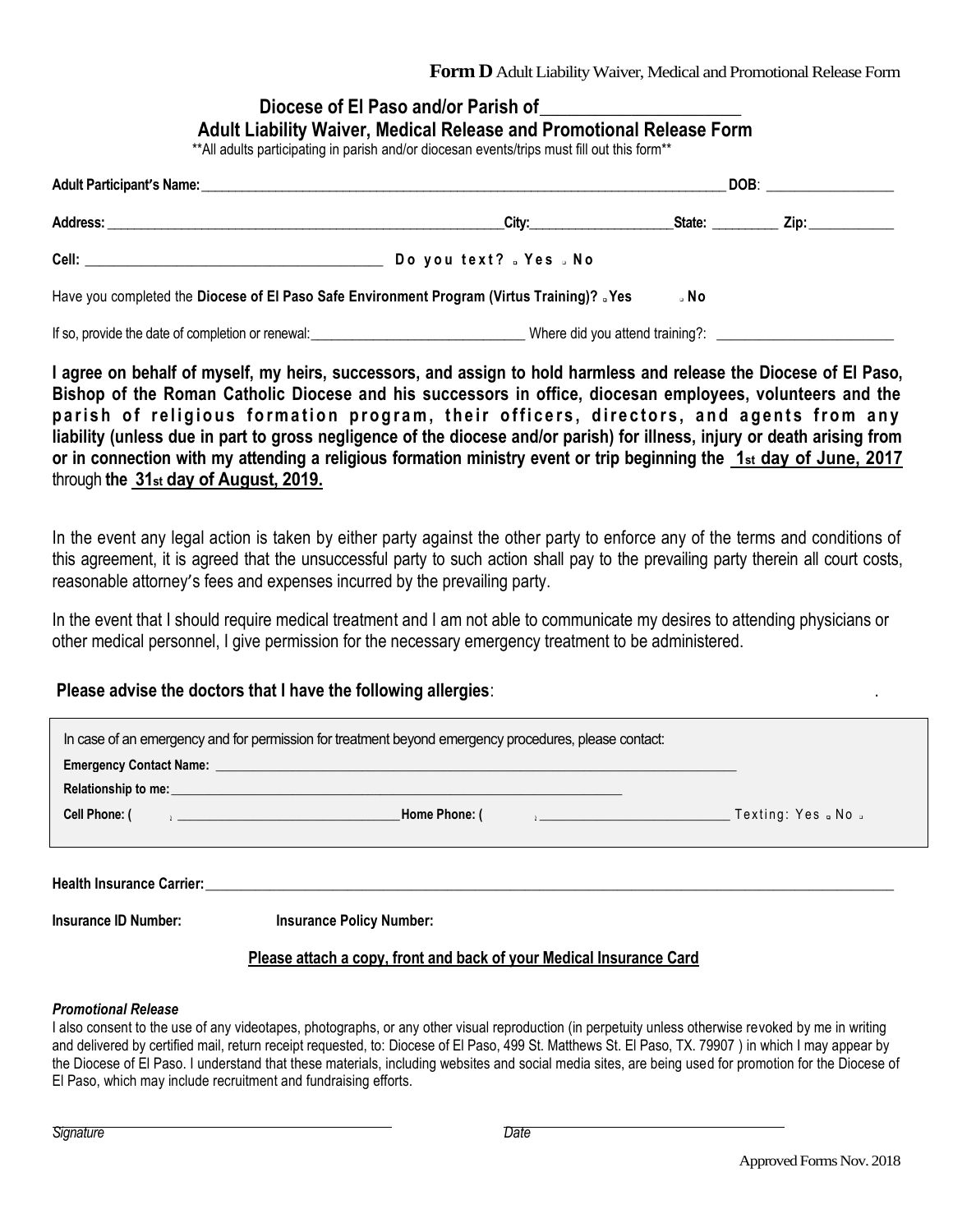| Notary signature<br>& seal required<br>for all out of<br>state activities. | Catholic Diocese of El Paso and/or the Parish of _______________________________<br>Parent/Guardian/Conservator Permission, Liability Waiver and Medical Information |           |      |              |
|----------------------------------------------------------------------------|----------------------------------------------------------------------------------------------------------------------------------------------------------------------|-----------|------|--------------|
|                                                                            |                                                                                                                                                                      |           | DOB: | Male  Female |
|                                                                            |                                                                                                                                                                      |           |      |              |
|                                                                            |                                                                                                                                                                      | City      |      | Zip:         |
|                                                                            |                                                                                                                                                                      | HomePhone |      |              |
|                                                                            | Release/Indemnification Information                                                                                                                                  |           |      |              |

*Parent/Guardian/Conservator Name Participant's Name*

to participate in the below described parish event. This activity will take place under the guidance and direction of parish employees and/or volunteers from the above named parish. The following is a brief description of the activity:

| Date of event: <u>example and the set of example and the set of example and the set of example and the set of the set of the set of the set of the set of the set of the set of the set of the set of the set of the set of the </u> |
|--------------------------------------------------------------------------------------------------------------------------------------------------------------------------------------------------------------------------------------|
| <b>Destination of event: Destination of event:</b>                                                                                                                                                                                   |
|                                                                                                                                                                                                                                      |
|                                                                                                                                                                                                                                      |
| Jransportation to/from event is the responsibility of the participant                                                                                                                                                                |
|                                                                                                                                                                                                                                      |
|                                                                                                                                                                                                                                      |
|                                                                                                                                                                                                                                      |

During this event, I give permission for either of the adults named above in charge of the event to consent to emergency medical or surgical treatment for the surgical treatment for the state of minor).

I understand that as parent/guardian/conservator, I remain legally responsible for any personal actions taken by the participant named above. **I agree on behalf of myself, my son/daughter/participant named herein, our/his/her heirs, successors, and assigns to hold harmless, the Diocese of El Paso, Bishop and his successors, employees, agents, volunteers, the parish, it's employees and volunteers from any and all claims (unless due in part by gross negligence of the diocese and/or parish) for illness, injury, death and the cost of medical treatment therewith, arising from or in any way connected with my son/daughter/participant's attending the various programs and activities during the dates named above.**

In the event any legal action is taken by either party against the other party to enforce any of the terms and conditions of this agreement, it is agreed that the unsuccessful party to such action shall pay to the prevailing party therein all reasonable court costs, reasonable attorneys' fees and expenses incurred by the prevailing party.

## **→** *Parent/Guardian/Conservator Signature \_\_\_\_\_\_\_\_\_\_\_\_\_\_\_\_\_\_\_\_\_\_\_\_\_\_\_\_\_\_\_\_\_\_\_\_\_\_\_\_\_\_* **Date \_\_\_\_\_\_\_\_\_\_\_\_\_\_\_\_**

## **Emergency Contact Information**

| <b>Emergency Contact Name:</b><br><u> 1989 - Johann Stein, fransk politiker (d. 1989)</u> | Cell Phone( Call Control Control Control Control Control Control Control Control Control Control Control Control Control Control Control Control Control Control Control Control Control Control Control Control Control Contr |  |
|-------------------------------------------------------------------------------------------|--------------------------------------------------------------------------------------------------------------------------------------------------------------------------------------------------------------------------------|--|
| Relationship to the son/daughter/participant:                                             |                                                                                                                                                                                                                                |  |
| Cell Phone: $(\_\_)$                                                                      | Texting: Yes No .                                                                                                                                                                                                              |  |
| Home Phone: $($                                                                           |                                                                                                                                                                                                                                |  |
|                                                                                           |                                                                                                                                                                                                                                |  |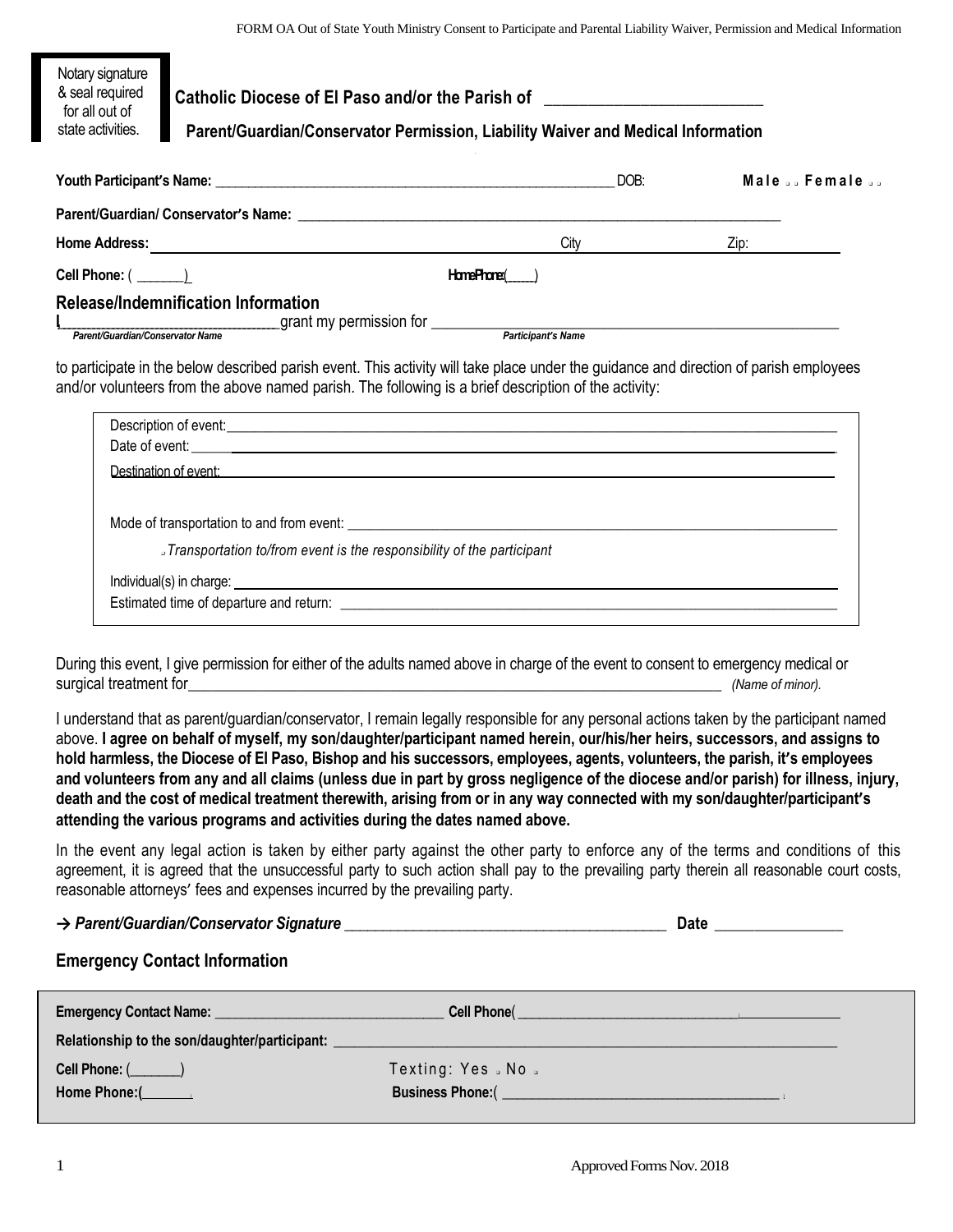### **Medical Information**

|                                                                                  | Is the participant insured? Yes . No . If yes, please fill out the information below FROM THE PARTICIPANTS Insurance Card: |  |
|----------------------------------------------------------------------------------|----------------------------------------------------------------------------------------------------------------------------|--|
| Name of Policy Holder (whose name is the policy in)                              |                                                                                                                            |  |
| Insurance Carrier / Name of Insurance Company: _________________________________ |                                                                                                                            |  |
| Policy number experience and the policy number                                   | Insurance ID Number:                                                                                                       |  |
|                                                                                  |                                                                                                                            |  |
| <b>Customer Service Phone Number:</b>                                            |                                                                                                                            |  |
|                                                                                  |                                                                                                                            |  |

# *Promotional Release*

I consent to the use of any videotapes, photographs, slides, audiotapes, or any other visual or audio reproduction (in perpetuity unless otherwise revoked by me in writing and delivered by certified mail, return requested, to: Diocese of El Paso, 499 St. Matthews St. El Paso, TX. 79907) in which my son/daughter may appear by the Diocese of El Paso. I understand that these materials, including websites and social media sites, are used for promotion of the religious formation of the Diocese of El Paso which may include recruitment and fundraising efforts.

## **→** *Parent/Guardian/Conservator Signature \_\_\_\_\_\_\_\_\_\_\_\_\_\_\_\_\_\_\_\_\_\_\_\_\_\_\_\_\_\_\_\_\_\_\_\_\_\_\_\_\_\_\_* **Date\_\_\_\_\_\_\_\_\_\_\_\_\_\_\_\_\_**

# *Social Media Release*

The Diocese of El Paso utilizes today's technology in a positive way to reach out to the youth of the diocese, including Facebook, email, and other social media. We may remove any content deemed inappropriate. All communications with any youth through social media programs by anyone representing the parish/diocese may be made available to a parent upon request. The diocese cannot guarantee that photos, videos, or other communications of your son/daughter from diocesan and /or parish events will not be uploaded to a social media site.

### → Parent/Guardian/Conservator Signature **below** and the constant of the Date Date

# **Prescription Medications: Check Box 1, 2, or 3 which is true for your child – DO NOT CHECK ALL BOXES**

- **1.** This child takes no medication and will bring no medication with him/her.
- **2.** My son/daughter takes medication/s and will self-medicate. My son/daughter will bring all such medications necessary, and such medications will be clearly labeled. I understand that the child will be required to turn all medication(s) over to a supervising adult designated to keep medication(s). I further understand that it will be this child's responsibility to present himself/herself at a location designated for returning medication(s) to my son/daughter at the frequencies/times listed below. I understand that the adult to whom he/she surrenders the medication has no medical training and this adult will not measure dosages. My son/daughter will return the medication(s) to the adult after he/she selfmedicates. At the conclusion of the event it will be my son/daughters responsibility to pick up remaining medication(s), if a ny, at the selfmedication designated location. Names of medications and exact dosage and frequencies/times are as listed below: (you may attach a sheet to this form if you need more space just make sure to sign and date it as well).
- **3.** My son/daughter takes medication but is unable to self-medicate. I, parent/guardian/conservator will provide and dispense any and all needed medications.

#### **NON-PRESCRIPTON MEDICATIONS: Check box A or B. Do NOT Check both boxes!**

- **A. No medication of any type** whether prescription or non-prescription may be administered to this child unless the situation is life-threatening and emergency treatment is required.
- **B. I grant permission** for the following non-prescription medication to be given to this child **(**EXCLUDING MEDICATION LISTED BELOW THAT CAUSES

ALLERGIC REACTION).

| Non-aspirin pain reliever | Yes | No | # of tablets per dosage |
|---------------------------|-----|----|-------------------------|
| Decongestant              | Yes | No | # of tablets per dosage |
| Antihistamine             | Yes | No | # of tablets per dosage |
| Throat Lozenge            | Yes | No |                         |
| Antacid                   | Yes | No |                         |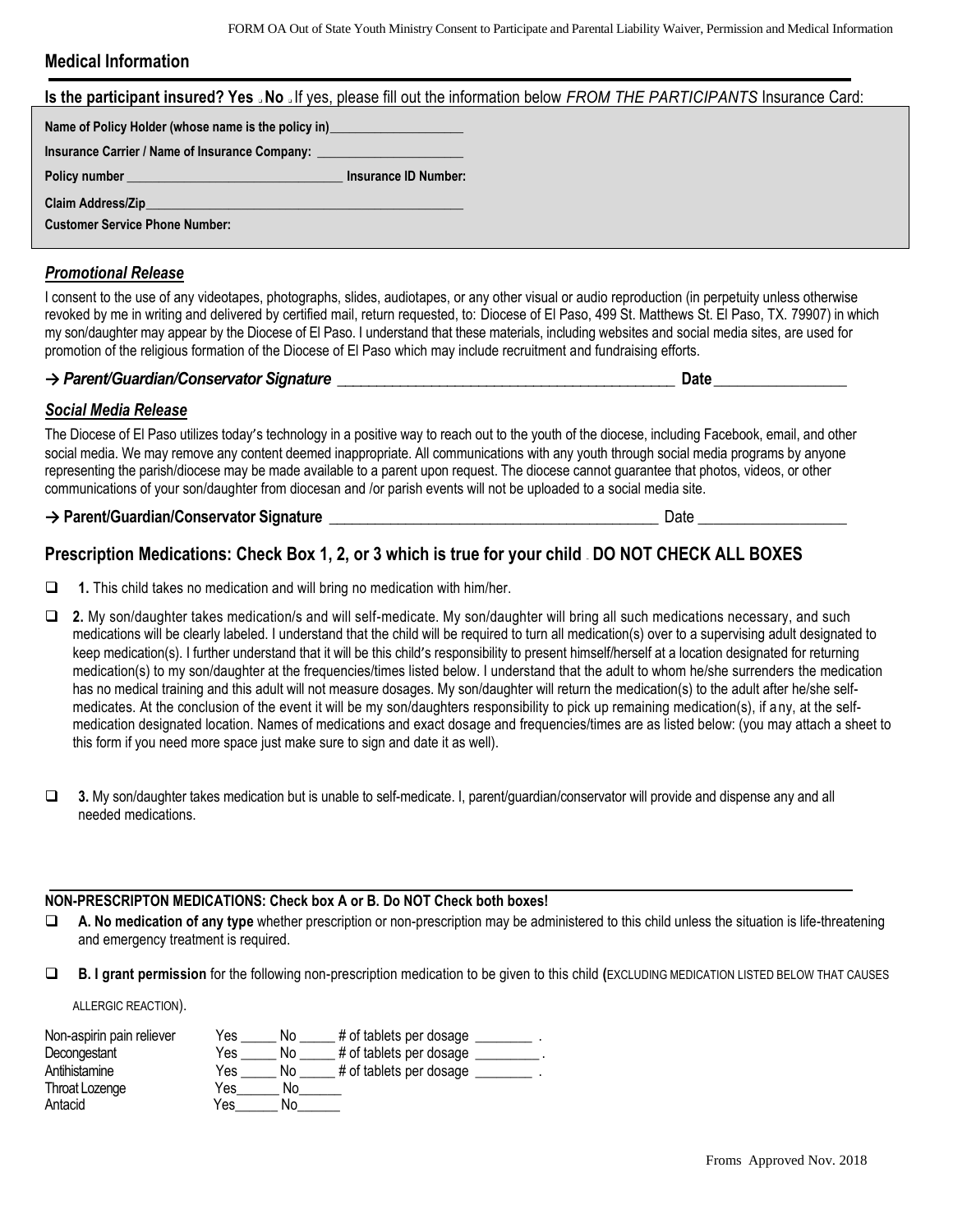| <b>Specific Medical Information</b>                                                                                                                 |                                                    |
|-----------------------------------------------------------------------------------------------------------------------------------------------------|----------------------------------------------------|
|                                                                                                                                                     |                                                    |
| Allergic reactions (medications, foods, plants, insects, etc.)                                                                                      |                                                    |
| Other Medications child currently takes                                                                                                             |                                                    |
| Any physical limitations                                                                                                                            |                                                    |
| Has child recently been exposed to contagious disease or condition such as mumps, measles, chicken pox, etc.? If so, date and disease or condition. |                                                    |
| You should also be aware of these special medical conditions of this child. Please attach a clear description to this form                          |                                                    |
|                                                                                                                                                     |                                                    |
|                                                                                                                                                     |                                                    |
|                                                                                                                                                     |                                                    |
| TO THE BEST OF MY ABILITY, EVERTHING I HAVE STATED HERE IS TRUE AND ACCURATELY REFLECT MY WISHES.                                                   |                                                    |
|                                                                                                                                                     | <b>DATE</b>                                        |
|                                                                                                                                                     |                                                    |
|                                                                                                                                                     | this day of ___________________________.<br>(year) |
| Notary's Signature:<br>Motary's Signature:                                                                                                          | Notary's Seal:                                     |
| (Required for all out of state activities)                                                                                                          |                                                    |

# **(NOTARY SIGNATURE & SEAL REQUIRED FOR ALL OUT OF STATE ACTIVITIES)**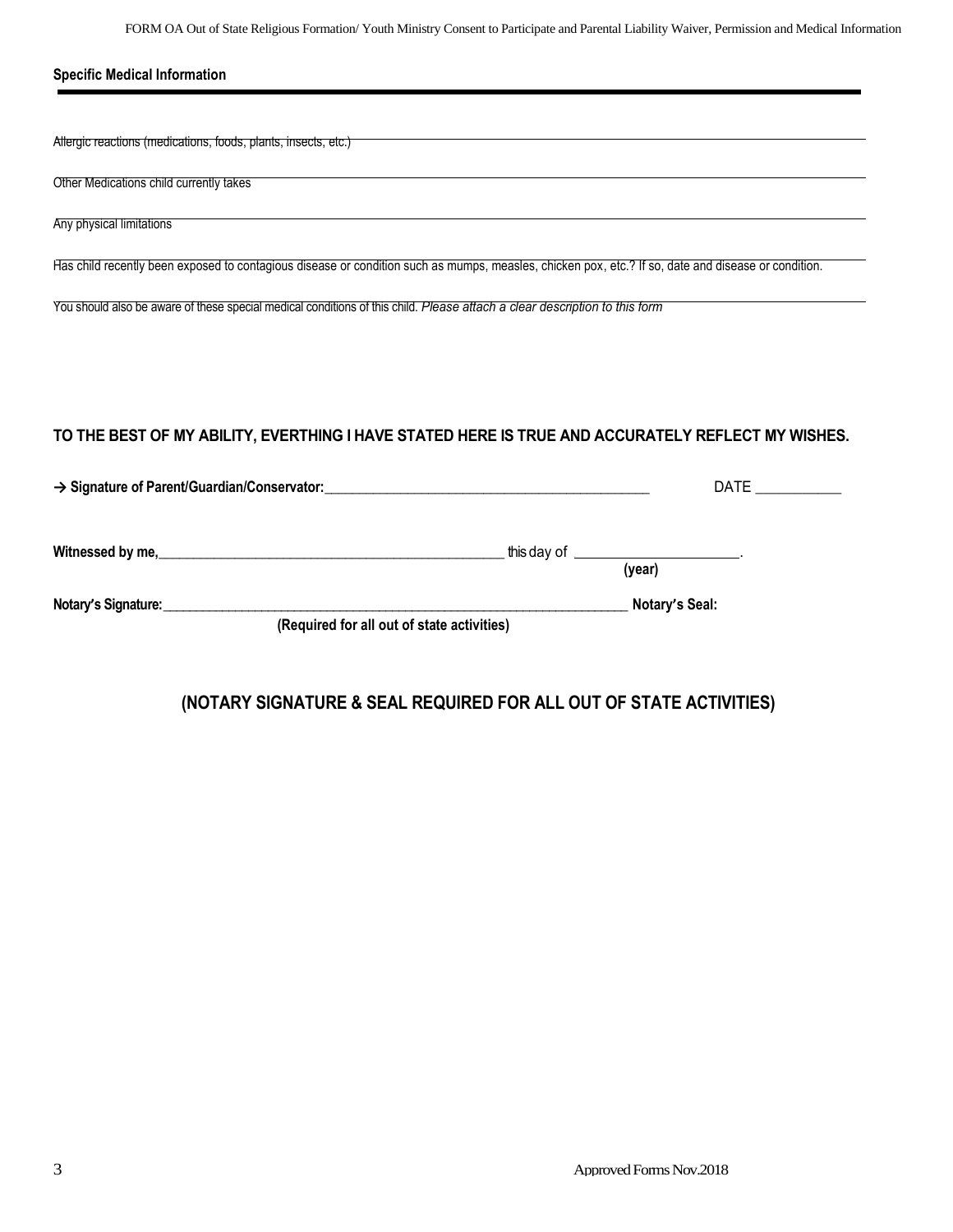| Firma<br>y<br>sello<br>de    |                               | Diócesis Católica de El Paso y/o Parroquia de __________________________________                                    |                                  |                                                                                                                                                                                                                                                                                                                                                                                                                                                                                                                                                                                                                                                                                                                                                 |                           |
|------------------------------|-------------------------------|---------------------------------------------------------------------------------------------------------------------|----------------------------------|-------------------------------------------------------------------------------------------------------------------------------------------------------------------------------------------------------------------------------------------------------------------------------------------------------------------------------------------------------------------------------------------------------------------------------------------------------------------------------------------------------------------------------------------------------------------------------------------------------------------------------------------------------------------------------------------------------------------------------------------------|---------------------------|
| notario<br>requerido         |                               |                                                                                                                     |                                  | Padre/guardián/tutor permiso y liberación de responsabilidad, información medica                                                                                                                                                                                                                                                                                                                                                                                                                                                                                                                                                                                                                                                                |                           |
|                              |                               |                                                                                                                     |                                  |                                                                                                                                                                                                                                                                                                                                                                                                                                                                                                                                                                                                                                                                                                                                                 | Femenino                  |
|                              |                               |                                                                                                                     |                                  |                                                                                                                                                                                                                                                                                                                                                                                                                                                                                                                                                                                                                                                                                                                                                 |                           |
|                              |                               | Domicilio: Código postal:                                                                                           |                                  |                                                                                                                                                                                                                                                                                                                                                                                                                                                                                                                                                                                                                                                                                                                                                 |                           |
| Teléfono Celular: (______)   |                               | Teléfono de casa: ( ___ )                                                                                           |                                  |                                                                                                                                                                                                                                                                                                                                                                                                                                                                                                                                                                                                                                                                                                                                                 |                           |
|                              |                               | Información de Liberación de responsabilidad e indemnización                                                        |                                  |                                                                                                                                                                                                                                                                                                                                                                                                                                                                                                                                                                                                                                                                                                                                                 |                           |
|                              |                               | Yo, Mombre de Padre/Guardián/tutor de Contractor do y permiso para que mi hijo/hija, Mombre del Participante        |                                  |                                                                                                                                                                                                                                                                                                                                                                                                                                                                                                                                                                                                                                                                                                                                                 |                           |
|                              |                               |                                                                                                                     |                                  | participe en el evento parroquial descrito abajo. Esta actividad se llevara a cabo bajo la dirección y asesoría de los empleados                                                                                                                                                                                                                                                                                                                                                                                                                                                                                                                                                                                                                |                           |
|                              |                               |                                                                                                                     |                                  | Fecha del evento: contra contra contra contra contra contra contra contra contra contra contra contra contra contra contra contra contra contra contra contra contra contra contra contra contra contra contra contra contra c<br>Lugar del evento: <u>expression and a series of the series of the series of the series of the series of the series of the series of the series of the series of the series of the series of the series of the series of the seri</u>                                                                                                                                                                                                                                                                          |                           |
|                              |                               | Jransportación para llegar / regresar al evento es responsabilidad del participante                                 |                                  |                                                                                                                                                                                                                                                                                                                                                                                                                                                                                                                                                                                                                                                                                                                                                 |                           |
|                              |                               |                                                                                                                     |                                  |                                                                                                                                                                                                                                                                                                                                                                                                                                                                                                                                                                                                                                                                                                                                                 |                           |
|                              |                               | parroquiales y/o voluntario de la parroquia nombrada arriba. Lo siguiente es una descripción breve de la actividad: |                                  |                                                                                                                                                                                                                                                                                                                                                                                                                                                                                                                                                                                                                                                                                                                                                 |                           |
|                              |                               |                                                                                                                     |                                  | Durante este evento, yo doy permiso para que cualquiera de las personas nombradas como encargadas del evento autorice                                                                                                                                                                                                                                                                                                                                                                                                                                                                                                                                                                                                                           |                           |
|                              |                               |                                                                                                                     |                                  | Yo entiendo de que como padre/guardián/tutor legal, soy responsable por cualquier acción personal tomada por mi hijo(a)<br>nombrada(o) arriba. Por mi parte y por parte de mi hijo(a) aquí nombrado, nuestros herederos, y sucesores y apoderados<br>acepto no hacer responsable a la Diócesis de El Paso, el Obispo y sus sucesores, empleados, agentes, voluntarios, la<br>parroquia, sus empleados y voluntarios de cualquier y todo reclamo por enfermedades, heridas, muerte y el costo de<br>tratamiento médico relacionados con la participación de mi hijo(a) en los diversos programas y actividades durante las<br>fechas nombradas arriba (a menos que en parte, sea causado por obvia negligencia de la parroquia y/o la Diócesis). |                           |
|                              |                               | corte razonable, cuota razonable del abogado y otros gastos incurridos por la parte ganadora.                       |                                  | En el evento en que se lleve a cabo alguna acción legal por alguna de las partes en contra de la otra parte para hacer cumplir<br>cualquiera de los acuerdos, se está de acuerdo de que la parte que pierda esta acción debe pagar a la parte ganadora todo costo de                                                                                                                                                                                                                                                                                                                                                                                                                                                                            |                           |
|                              |                               |                                                                                                                     |                                  |                                                                                                                                                                                                                                                                                                                                                                                                                                                                                                                                                                                                                                                                                                                                                 |                           |
|                              | <b>Contacto de Emergencia</b> |                                                                                                                     |                                  | <u> 1980 - Johann Barn, fransk politik (d. 1980)</u>                                                                                                                                                                                                                                                                                                                                                                                                                                                                                                                                                                                                                                                                                            |                           |
|                              |                               |                                                                                                                     |                                  |                                                                                                                                                                                                                                                                                                                                                                                                                                                                                                                                                                                                                                                                                                                                                 | Celular _________________ |
|                              |                               |                                                                                                                     |                                  |                                                                                                                                                                                                                                                                                                                                                                                                                                                                                                                                                                                                                                                                                                                                                 |                           |
| Teléfono celular: ( ______ , |                               |                                                                                                                     | ¿Usa mensajes de texto: Si "No " |                                                                                                                                                                                                                                                                                                                                                                                                                                                                                                                                                                                                                                                                                                                                                 |                           |
|                              |                               |                                                                                                                     |                                  |                                                                                                                                                                                                                                                                                                                                                                                                                                                                                                                                                                                                                                                                                                                                                 |                           |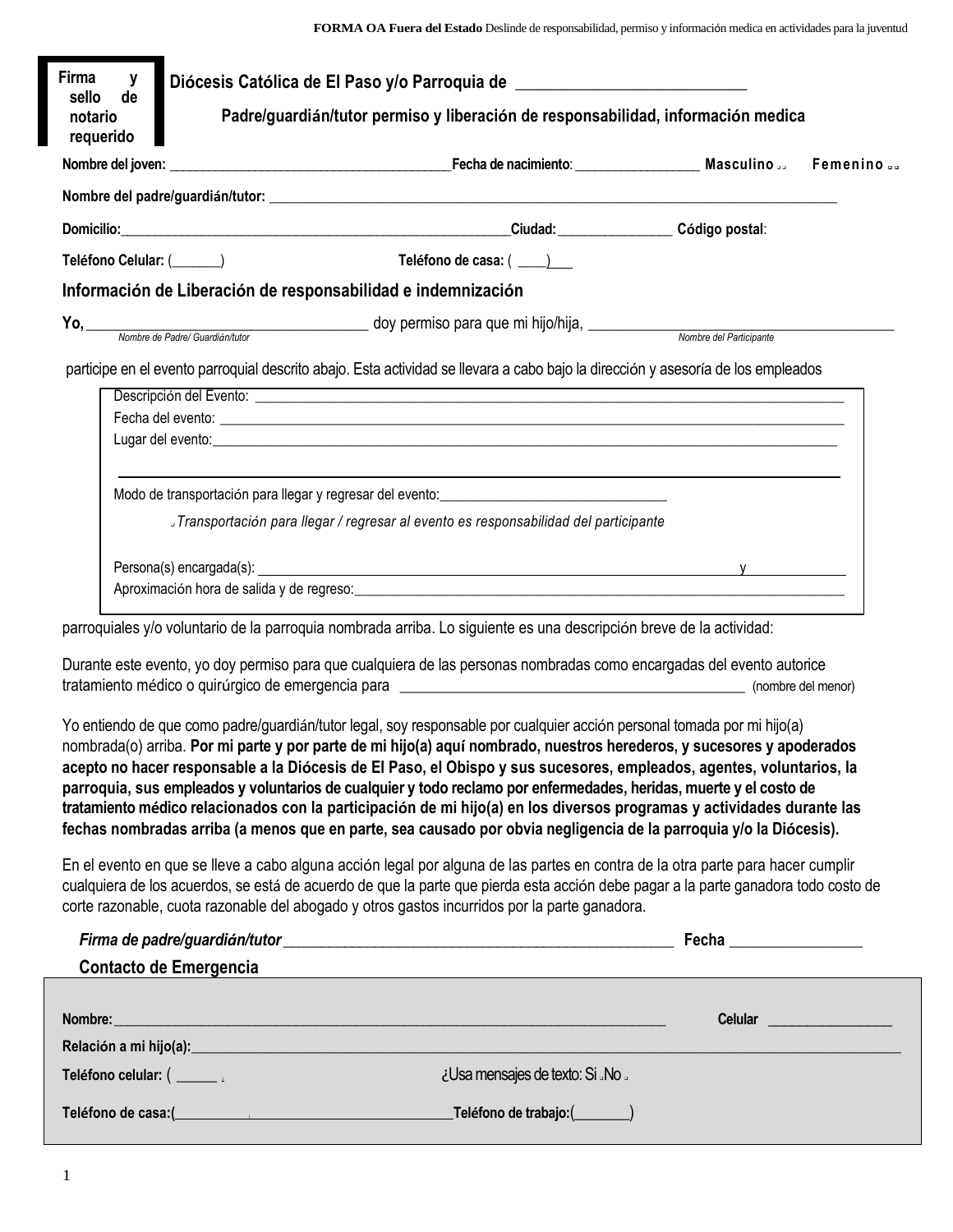### **Información Médica**

**¿Está asegurado el participante? Si** ❑ **No** ❑ Si lo está, favor de llenar la información que se pide abajo, tal como aparece en la tarjeta de seguro DEL PARTICIPANTE:

| Nombre de asegurado (que nombre está en la póliza de seguro) ___________________                                       |                                     |  |  |  |
|------------------------------------------------------------------------------------------------------------------------|-------------------------------------|--|--|--|
|                                                                                                                        |                                     |  |  |  |
| Número de Póliza <b>como a contra a contra a contra a contra a contra a contra a contra a contra a contra a contra</b> | Número de identificación de seguro: |  |  |  |
| Dirección a donde enviar reclamaciones, incluya el código postal _____________________                                 |                                     |  |  |  |
| Número de teléfono de servicio al cliente: en entre en el proporcional de la proporcional de la proporcional d         |                                     |  |  |  |

### *Liberación Promocional*

Yo doy mi consentimiento (a perpetuidad, a menos que yo lo revoque por escrito y envié por correo certificado, con acuse de recibo al: Diócesis de El Paso, 499 St. Matthews St. El Paso, TX. 79907) para el uso de cualquier video, fotografías, audio tape, o cualquier otra reproducción visual o auditiva por la Diócesis de El Paso en las que mi hijo/hija pudiera aparecer. Entiendo que estos materiales se usan para la promoción de la Pastoral con adolescentes de la Diócesis de El Paso y que tal vez incluirá reclutamiento y recaudación de fondos.

*Firma de padre/guardián/Tutor \_\_\_\_\_\_\_\_\_\_\_\_\_\_\_\_\_\_\_\_\_\_\_\_\_* **Fecha \_\_\_\_\_\_\_\_\_\_\_\_\_\_\_\_**

### *Comunicado Social*

La diócesis de El Paso utiliza la tecnología actual – incluyendo mensajes en *Facebook, correo electrónico* y otras redes sociales – de una manera positiva para acercarse a la juventud de la Diócesis. Toda comunicación enviada a los adolescentes, por cualquier persona que represente a la Diócesis, a través de las redes sociales, está disponible para el padre que la solicite. Sin embargo, la diócesis no puede garantizar que fotografías, videos, u otras comunicaciones de su hijo/hija provenientes de otros programas diocesanos o parroquiales aparezcan en alguno de esto sitios de comunicación social.

*Firma de padre/guardián/tutor \_\_\_\_\_\_\_\_\_\_\_\_\_\_\_\_\_\_\_\_\_\_\_\_\_\_\_\_\_\_\_\_\_\_\_\_\_\_\_\_\_\_\_\_\_\_\_\_\_\_\_* **Fecha \_\_\_\_\_\_\_\_\_\_\_\_\_\_\_**

#### **Medicamentos recetados: Marque el cuadro 1, 2, o 3 que sean ciertos para el joven NO MARQUE TODOS LOS CUADROS**

- **1.** Mi hijo(a) no toma ningún medicamento y no traerá con el/ella ningún medicamento
- **2.** Mi hijo(a) toma medicamentos y puede administrar el medicamento por sí mismo. Mi hijo/hija traerá todo medicamento necesario y estos medicamentos estarán claramente etiquetados. Entiendo que se le requerirá a mi hijo/hija entregar todo medicamento a un adulto designado para cuidar los medicamentos. Además entiendo de que será la responsabilidad de mi hijo/hija presentarse en el lugar asignado para recibir su medicamento(s) con la frecuencia/horario indicado abajo. Yo entiendo que el adulto al que mi hijo/hija le entregue el medicamento no tiene ningún entrenamiento médico y que este adulto no medirá la dosis. Mi hijo/hija regresara el medicamento(s), después que el/ella tome su medicamento. Al terminar el evento, será la responsabilidad de mi hijo/hija de recoger cualquier medicamento, si queda alguno, en el lugar designado para la administración del medicamento. Nombres de los medicamentos, la dosis exacta, y la frecuencia/tiempo están escritas abajo: (Si necesita más espacio, use otra hoja, fírmela y féchela).
- **3.** Mi hijo/hija toma medicamento(s) pero no se los puede administrar. Yo el padre/guardián/tutor del hijo/hija proporcionará y dispensará cualquier y todo medicamento(s).

### **MEDICAMENTO NO RECETADO: Marque el cuadro A o B, NO MARQUE LOS DOS CUADROS!**

- **A. Ningún medicamento de cualquier tipo**, sea recetado o no recetado, será administrado a mi hijo/hija a menos que sea una situación de vida o muerte y tratamiento de emergencia sea requerido.
- **B. Yo doy permiso** para que los siguientes medicamentos no recetados se le den a mi hijo(a) **(EXCLUYENDO MEDICAMENTOS NOMBRADOS ABAJO QUE PUEDEN CAUSAR UNA REACCION ALERGICA**).

| Medicamento sin aspirina para aliviar el dolor | # de pastillas por dosis<br>Νo       |
|------------------------------------------------|--------------------------------------|
| Descongestionante                              | Sí<br># de pastillas por dosis<br>No |
| Antihistamínico                                | # de pastillas por dosis<br>Sí<br>No |
| Pastilla para la garganta<br>Antiácido         | Nο<br>r.<br>NΟ                       |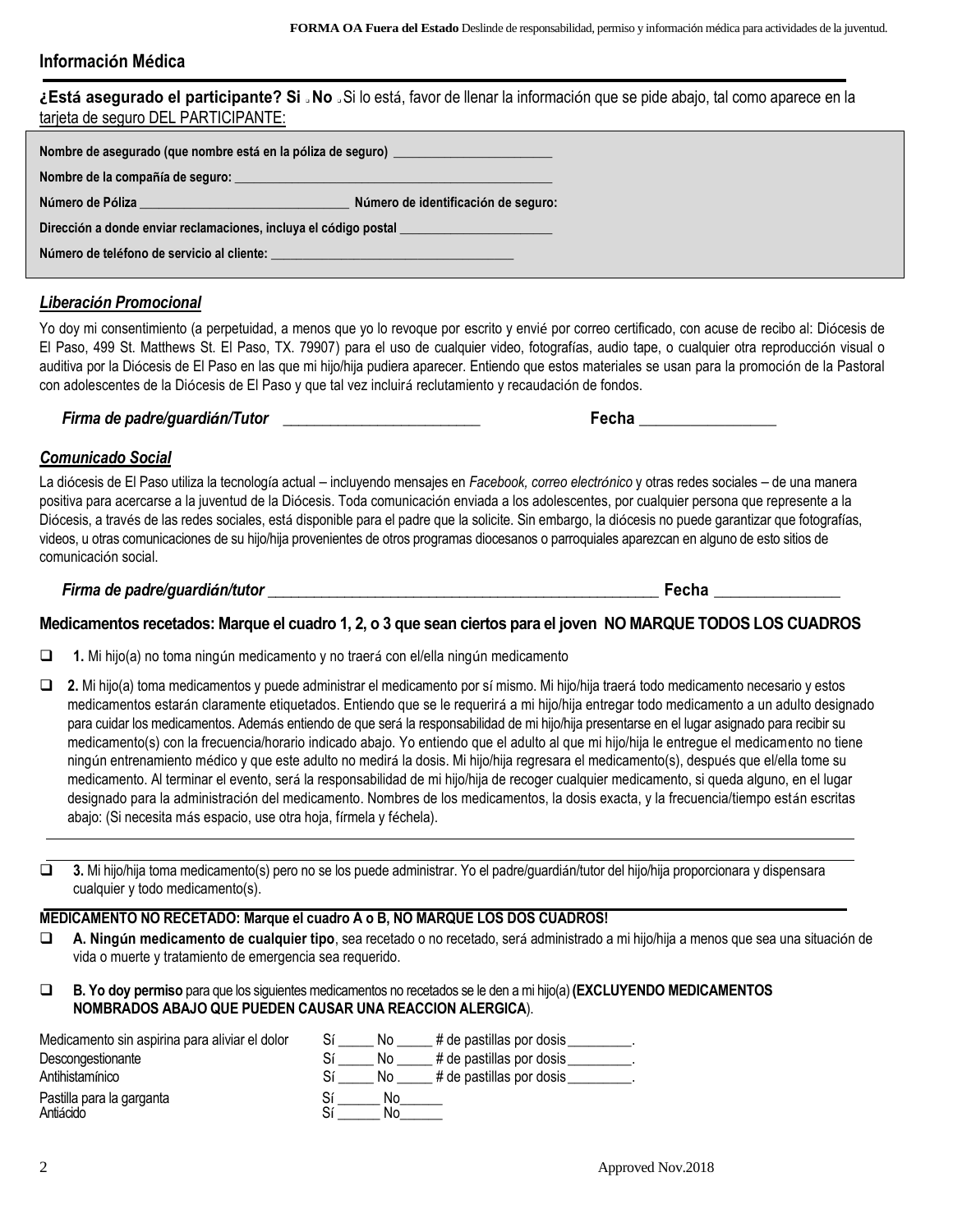| <b>FORMA OA Fuera del Estado</b> Deslinde de responsabilidad, permiso y información médica para actividades de la juventud |  |  |  |  |
|----------------------------------------------------------------------------------------------------------------------------|--|--|--|--|
|----------------------------------------------------------------------------------------------------------------------------|--|--|--|--|

| Especifica Información Médica                                                                                                                                                                                                                                                                                                            |  |  |
|------------------------------------------------------------------------------------------------------------------------------------------------------------------------------------------------------------------------------------------------------------------------------------------------------------------------------------------|--|--|
|                                                                                                                                                                                                                                                                                                                                          |  |  |
| Reacciones alérgicas (medicamentos, comida, plantas, insectos, etc.)                                                                                                                                                                                                                                                                     |  |  |
| Otro medicamento que esta tomando su hijo/hija                                                                                                                                                                                                                                                                                           |  |  |
| Alguna limitación que tiene mi hijo/hija                                                                                                                                                                                                                                                                                                 |  |  |
| Me hijo/hija ha sido expuesto a alguna enfermedad contagiosa como las paperas, sarampión, viruelas, etc. Si fecha y condición o enfermedad.                                                                                                                                                                                              |  |  |
| También les informo de estas condiciones médicas especiales de mi hijo/hija. Favor de entregar con esta forma un papel con una clara descripción de estas                                                                                                                                                                                |  |  |
| condiciones especiales.                                                                                                                                                                                                                                                                                                                  |  |  |
| EN LO MEJOR DE MI CAPACIDAD, TODO LO DICHO AQUÍ ES VERDADERO Y REFLEJA MIS DESOS                                                                                                                                                                                                                                                         |  |  |
| $\rightarrow$ Firma de                                                                                                                                                                                                                                                                                                                   |  |  |
|                                                                                                                                                                                                                                                                                                                                          |  |  |
| $Testigo, \underline{\hspace{1.5cm}} \qquad \hspace{1.5cm} \text{else} \underline{\hspace{1.5cm}} \qquad \hspace{1.5cm} \text{de } \underline{\hspace{1.5cm}} \qquad \hspace{1.5cm} \text{de } \underline{\hspace{1.5cm}} \qquad \hspace{1.5cm} \text{de } \underline{\hspace{1.5cm}} \qquad \hspace{1.5cm} \text{(año)} \cdot \text{b}$ |  |  |
|                                                                                                                                                                                                                                                                                                                                          |  |  |
| Firma del Notario: _________<br>Sello del Notario:                                                                                                                                                                                                                                                                                       |  |  |

**(Requerido para todas actividades fuera del estado)**

# **(FIRMA Y SELLO DE UN NOTARIO PÚBLICO ES NECESARIO PARA TODO LOS VIAJES FUERA DEL ESTADO DE TEXAS.)**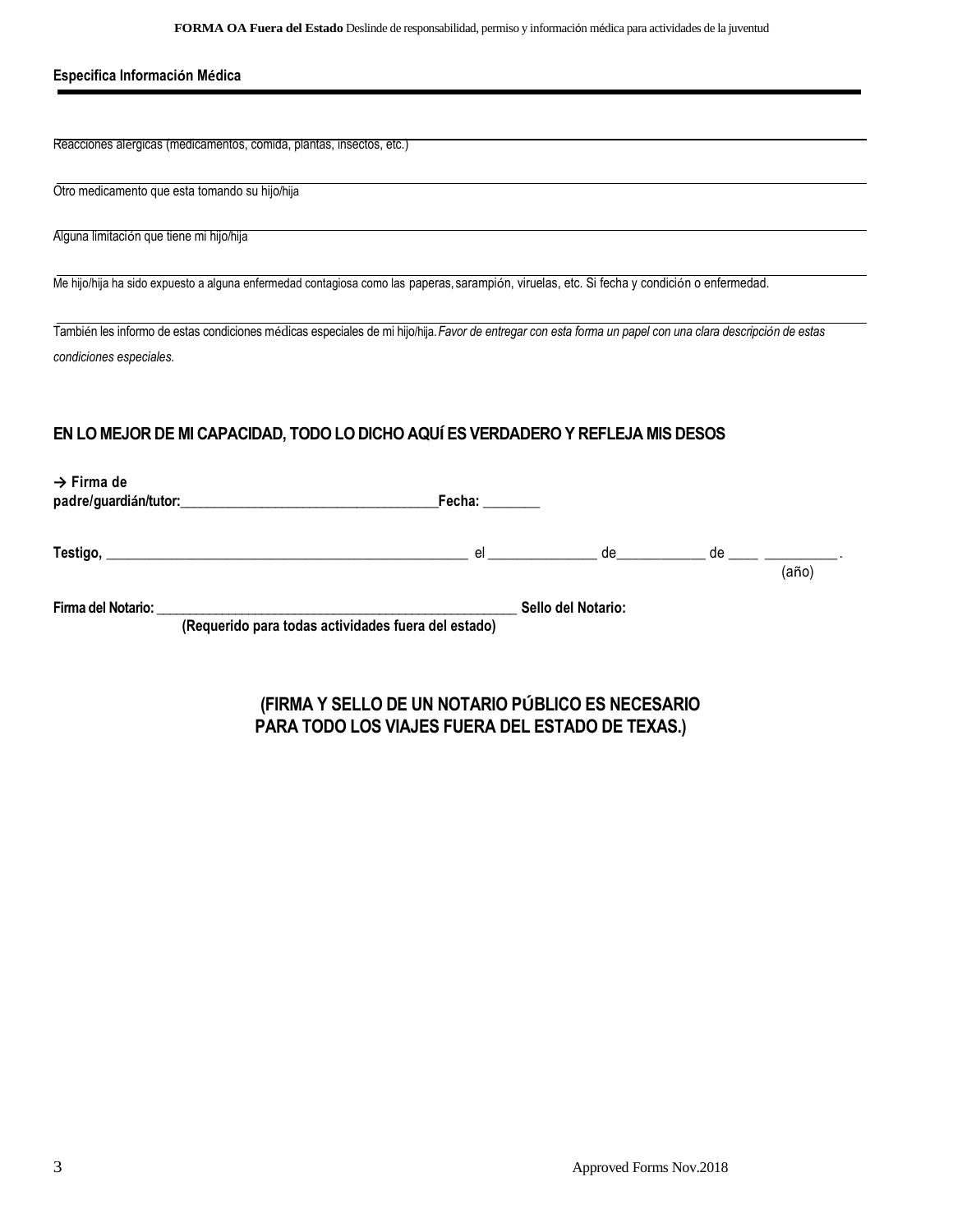**FORMA A** Deslinde de responsabilidad, permiso e información médica para actividades de la juventud.

|                                                                                                                                                                                                                         | Nombre del participante: <u>expression del participante</u> del participante del participante del participante del par |                                                                                                                                                                                                                                                                                                                                                                                                                                                                                                                                                |
|-------------------------------------------------------------------------------------------------------------------------------------------------------------------------------------------------------------------------|------------------------------------------------------------------------------------------------------------------------|------------------------------------------------------------------------------------------------------------------------------------------------------------------------------------------------------------------------------------------------------------------------------------------------------------------------------------------------------------------------------------------------------------------------------------------------------------------------------------------------------------------------------------------------|
|                                                                                                                                                                                                                         |                                                                                                                        |                                                                                                                                                                                                                                                                                                                                                                                                                                                                                                                                                |
|                                                                                                                                                                                                                         |                                                                                                                        |                                                                                                                                                                                                                                                                                                                                                                                                                                                                                                                                                |
|                                                                                                                                                                                                                         |                                                                                                                        |                                                                                                                                                                                                                                                                                                                                                                                                                                                                                                                                                |
|                                                                                                                                                                                                                         |                                                                                                                        |                                                                                                                                                                                                                                                                                                                                                                                                                                                                                                                                                |
|                                                                                                                                                                                                                         |                                                                                                                        |                                                                                                                                                                                                                                                                                                                                                                                                                                                                                                                                                |
|                                                                                                                                                                                                                         |                                                                                                                        |                                                                                                                                                                                                                                                                                                                                                                                                                                                                                                                                                |
|                                                                                                                                                                                                                         |                                                                                                                        |                                                                                                                                                                                                                                                                                                                                                                                                                                                                                                                                                |
|                                                                                                                                                                                                                         |                                                                                                                        | Teléfono celular: ( <u>Computed viene contra celular: (Computed viene celular: (Computed viene celular:</u> (Computed viene celular: Quicketing viene celular: (Computed viene celular: Quicketing viene celular: Quicketing viene                                                                                                                                                                                                                                                                                                             |
| Información de Liberación de Responsabilidad e indemnización:                                                                                                                                                           |                                                                                                                        |                                                                                                                                                                                                                                                                                                                                                                                                                                                                                                                                                |
| $Y_0$                                                                                                                                                                                                                   |                                                                                                                        |                                                                                                                                                                                                                                                                                                                                                                                                                                                                                                                                                |
| Nombre de Padre/ Guardián/Tutor                                                                                                                                                                                         |                                                                                                                        | Nombre del Participante                                                                                                                                                                                                                                                                                                                                                                                                                                                                                                                        |
|                                                                                                                                                                                                                         |                                                                                                                        | Programas y actividades de la Diócesis de El Paso y/o la formación religiosa de la Parroquia de entre entre entre al medical de entre entre entre entre entre entre entre entre entre entre entre entre entre entre entre entr                                                                                                                                                                                                                                                                                                                 |
|                                                                                                                                                                                                                         |                                                                                                                        | dirección y asesoría de los empleados y/o voluntarios de la parroquia de eleccionente entre entre entre y/o la Diócesis de El<br>Paso. Esta forma de indemnidad se pondrá en el archivo y acompañará a su hijo(a) a cualquier y a todo programa de actividades de                                                                                                                                                                                                                                                                              |
|                                                                                                                                                                                                                         |                                                                                                                        | Otra forma de Consentimiento de Participar y<br>Consentimiento para tratamiento médico de emergencia (forma B) debe ser entregada junto con esta forma A para cada programa y/o actividad.<br>Yo entiendo de que como padre/guardián/tutor legal, soy responsable por cualquier acción personal tomada por mi hijo(a) nombrada(o) arriba.                                                                                                                                                                                                      |
|                                                                                                                                                                                                                         | causado por obvia negligencia de la Diócesis y/o la parroquia).                                                        | Estoy de acuerdo en mi nombre y el nombre de mi hijo(a) aquí nombrado, nuestros herederos, y sucesores y apoderados aceptar no<br>hacer responsable a la Diócesis de El Paso, al Obispo y su sucesores, empleados, agentes, voluntarios, la parroquia, sus empleados y<br>voluntarios de cualquier y todo reclamo por enfermedades, heridas, muerte y el costo de tratamiento médico relacionados con la<br>participación de mi hijo(a) en los diversos programas y actividades durante las fechas nombradas arriba (a menos que en parte, sea |
|                                                                                                                                                                                                                         |                                                                                                                        | En el evento en que se lleve a cabo alguna acción legal por alguna de las partes en contra de la otra parte para hacer cumplir cualquiera de los<br>acuerdos, se está de acuerdo de que la parte que pierda esta acción debe pagar a la parte ganadora todo costo de corte razonable, cuota                                                                                                                                                                                                                                                    |
|                                                                                                                                                                                                                         |                                                                                                                        |                                                                                                                                                                                                                                                                                                                                                                                                                                                                                                                                                |
|                                                                                                                                                                                                                         |                                                                                                                        | Yo también doy mi consentimiento para el uso de videos, fotos, diapositivas, o cualquier reproducción audiovisual en que aparezca mi hijo/a en la Diócesis de El<br>TX. 79907) Entiendo que estos materiales, incluyendo websites y sitios de comunicación social son usados para la promoción del ministerio de la Diócesis de El                                                                                                                                                                                                             |
| la Diócesis de El Paso y/o Parroquia de __________<br>razonable del abogado y otros gastos incurridos por la parte ganadora.<br>Liberación promocional<br>Paso que puede incluir reclutamiento y recaudación de fondos. |                                                                                                                        | Paso (a perpetuidad, a menos que yo lo revoque por escrito y envié por correo certificado, con acuse de recibo a: Diócesis of El Paso, 499 St. Matthews St. El Paso,                                                                                                                                                                                                                                                                                                                                                                           |

"textear" entrar a *Facebook* ni utilizar cualquier otro medio de comunicación social, no será posible que usen estos medios para participar en ciertas actividades de los adolescentes. Sin embargo la diócesis no puede garantizar que fotografías, videos, u otras comunicaciones de su hijo/hija provenientes de otros programas diocesanos o parroquiales aparezcan en alguno de estos sitios de comunicación social.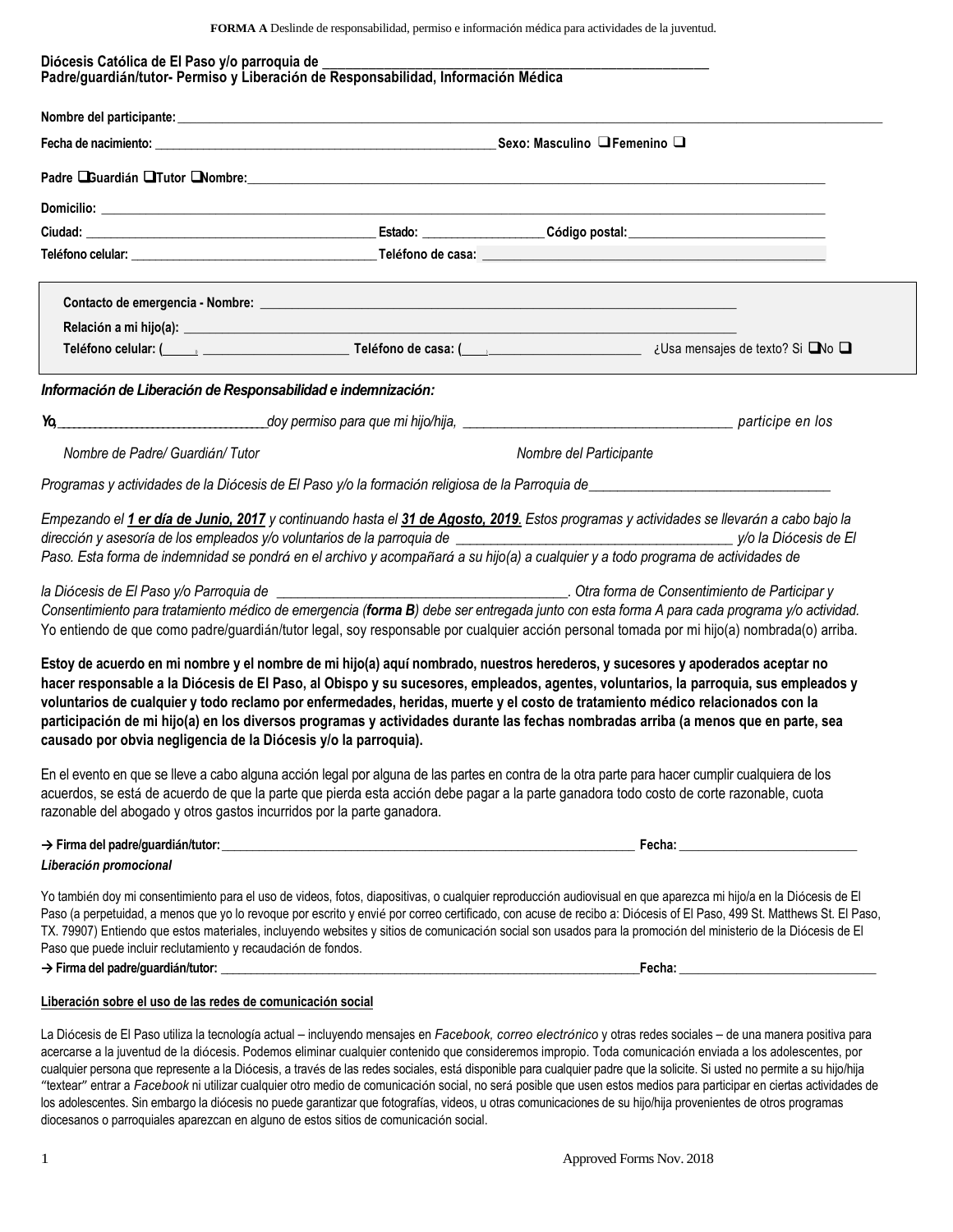**FORMA A** Deslinde de responsabilidad, permiso e información médica para actividades de la juventud

#### **→ Firma de padre/guardián/tutor: \_\_\_\_\_\_\_\_\_\_\_\_\_\_\_\_\_\_\_\_\_\_\_\_\_\_\_\_\_\_\_\_\_\_\_\_\_\_\_\_\_\_\_\_\_\_\_\_\_\_\_\_\_\_\_\_\_\_\_\_\_\_\_\_\_ Fecha:\_\_\_\_\_\_\_\_\_\_\_\_**

**¿Esta asegurado el participante? Si** ❑ **No** ❑ Si lo está, favor de llenar la información que se pide abajo, tal como aparece en la tarjeta de seguro del PARTICIPANTE:

| Nombre de asegurado (que nombre está en la póliza de seguro) ____________________                    |                                     |
|------------------------------------------------------------------------------------------------------|-------------------------------------|
|                                                                                                      |                                     |
| Número de Póliza: <u>en alguna establista en alguna establecer</u>                                   | Número de identificación de seguro: |
| Dirección a donde enviar reclamaciones, incluya el código postal: __________________________________ |                                     |
| Número de teléfono de servicio al cliente:                                                           |                                     |
|                                                                                                      |                                     |

#### **Medicamentos recetados: marque el cuadro 1, 2, o 3 que sea cierto para el joven – NO MARQUE TODOS LOS CUADROS**

 $\Box$  1. Mi hijo/hija no toma ningún medicamento y no traerá con el/ella ningún medicamento.

- 2. Mi hijo/hija toma medicamentos y puede administrar el medicamento por si mismo. Mi hijo/hija traerá todo medicamento necesario y estos medicamentos estarán claramente etiquetados. Entiendo que se le requerirá a mi hijo/hija entregar todo medicamento a un adulto designado para cuidar los medicamentos. Además entiendo de que será la responsabilidad de mi hijo/hija presentarse en el lugar asignado para recibir su medicamento(s) con la frecuencia/horario indicado abajo. Yo entiendo que el adulto al que mi hijo/hija le entregue el medicamento no tiene ningún entrenamiento médico y que este adulto no medirá la dosis. Mi hijo/hija regresara el medicamento(s), después que él/ella tome su medicamento. Al terminar el evento, será la responsabilidad de mi hijo/hija de recoger cualquier medicamento, si queda alguno, en el lugar designado para la administración del medicamento. Nombres de los medicamentos, la dosis exacta, y la frecuencia/tiempo están escritas abajo: (Si necesita más espacio, use otra hoja, fírmela y féchela).
- 3. Mi hijo/hija toma medicamento(s) pero no se los puede administrar. Yo padre/guardián/conservador de mi hijo/hija proporcionare y dispensare cualquier y todo medicamento(s).

#### **Medicamento no recetado: marque el cuadro A o B – NO MARQUE LOS DOS CUADROS**

- **A. Ningún medicamento de cualquier tipo**, sea recetado o no recetado, será administrado a mi hijo/hija a menos que sea una situación de vida o muerte y tratamiento de emergencia sea requerido.
- **B. Yo doy permiso** para que los siguientes medicamentos no recetados se le den a mi hijo/hija **(excluyendo los que puedan causar una reacción alérgica)** en la dosis recomendada en el frasco de la medicina.

| Medicamento sin aspirina para aliviar el dolor | $Si$ $\Box$ $No$ $\Box$   |
|------------------------------------------------|---------------------------|
| Pastilla para la garganta                      | $Si$ <b>Q</b> No <b>Q</b> |
| Descongestionante                              | $Si$ $D$ $No$ $D$         |
| Antiácido                                      | $Si$ <b>Q</b> No <b>Q</b> |
| Antihistamínico                                | $Si$ <b>Q</b> No <b>Q</b> |

#### **Especifica información médica**

1. Reacciones alérgicas (medicamentos, comida, plantas, insectos, etc.)

2. Otro medicamento que esta tomando su hijo/hija

3. Alguna limitación física que tiene su hijo/hija

4. ¿Ha sido expuesto su hijo/hija a alguna enfermedad contagiosa como las paperas, sarampión, viruela, etc.? Si es si, fecha y condición o enfermedad.

5. También les informo de estas condiciones médicas especiales de mi hijo/hija. Favor de entregar con esta forma un papel con una clara descripción de estas condiciones especiales*.*

#### **En lo mejor de mi capacidad, todo lo que he dicho aquí es verdadero y refleja precisamente mis deseos.**

#### **→ Firma de padre/guardián/Tutor: \_\_\_\_\_\_\_\_\_\_\_\_\_\_\_\_\_\_\_\_\_\_\_\_\_\_\_\_\_\_\_\_\_\_\_\_\_\_\_\_\_\_\_\_\_\_ Fecha: \_\_\_\_\_\_\_\_\_\_\_**

2 Approved Forms Nov. 2018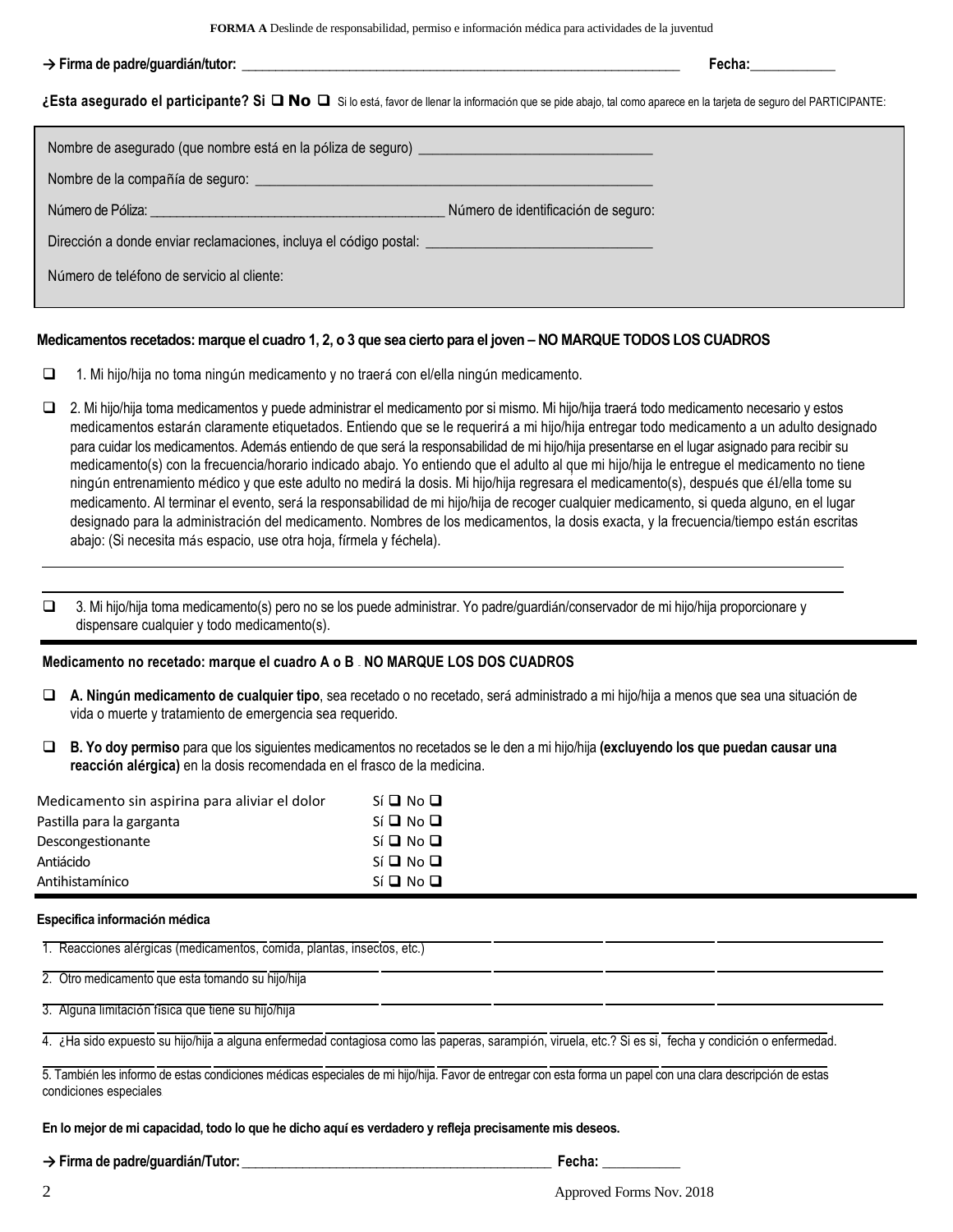| Diócesis de El Paso y/o Parroquia de |  |
|--------------------------------------|--|
|                                      |  |

# **Consentimiento para participar y Consentimiento para tratamiento médico de emergencia**

|                        | a participe en el evento parroquial descrito abajo. Esta actividad se llevara a cabo bajo la dirección y asesoría de los empleados<br>parroquiales y/o voluntarios de la parroquia nombrada arriba.<br>Lo siguiente es una descripción breve de la actividad:                                                                                                                       |
|------------------------|-------------------------------------------------------------------------------------------------------------------------------------------------------------------------------------------------------------------------------------------------------------------------------------------------------------------------------------------------------------------------------------|
|                        | Descripción del evento:                                                                                                                                                                                                                                                                                                                                                             |
|                        | Fecha del evento:                                                                                                                                                                                                                                                                                                                                                                   |
|                        | Lugar del evento:____                                                                                                                                                                                                                                                                                                                                                               |
|                        | Modo de transportación para llegar y regresar del evento: _______________________                                                                                                                                                                                                                                                                                                   |
|                        | □ Transportación para llegar/regresar al evento es responsabilidad del participante                                                                                                                                                                                                                                                                                                 |
|                        |                                                                                                                                                                                                                                                                                                                                                                                     |
| arriba.<br>arriba son: | Durante este evento, yo doy permiso para que cualquiera de las dos personas nombradas como encargadas del evento<br>Nombre del menor<br>□ No hay ningún cambio de información médica o del seguro desde que llene la forma A para mi hijo/hija nombrado(a)<br>□ Los siguientes cambios de información médica o del seguro desde que llene la forma A para mi hijo/hija (nombrado(a) |
|                        | En caso de emergencia el padre/guardián/tutor será contactado inmediatamente. Si no podemos contactarle, favor de                                                                                                                                                                                                                                                                   |
|                        | proveer el nombre de un contacto de emergencia:<br>Cel.                                                                                                                                                                                                                                                                                                                             |
|                        | En letra impresa, escriba el nombre del Padre/ guardián/Tutor                                                                                                                                                                                                                                                                                                                       |
| <b>Celular</b>         | Utiliza texto Si . No . Teléfono de casa                                                                                                                                                                                                                                                                                                                                            |
|                        | $\rightarrow$ Firma del padre/guardián/Tutor:<br>Fecha:                                                                                                                                                                                                                                                                                                                             |
|                        | Si el quardián o el tutor van a firmar esta forma, favor de indicar el nombre del padre, si lo conoce.                                                                                                                                                                                                                                                                              |
|                        |                                                                                                                                                                                                                                                                                                                                                                                     |